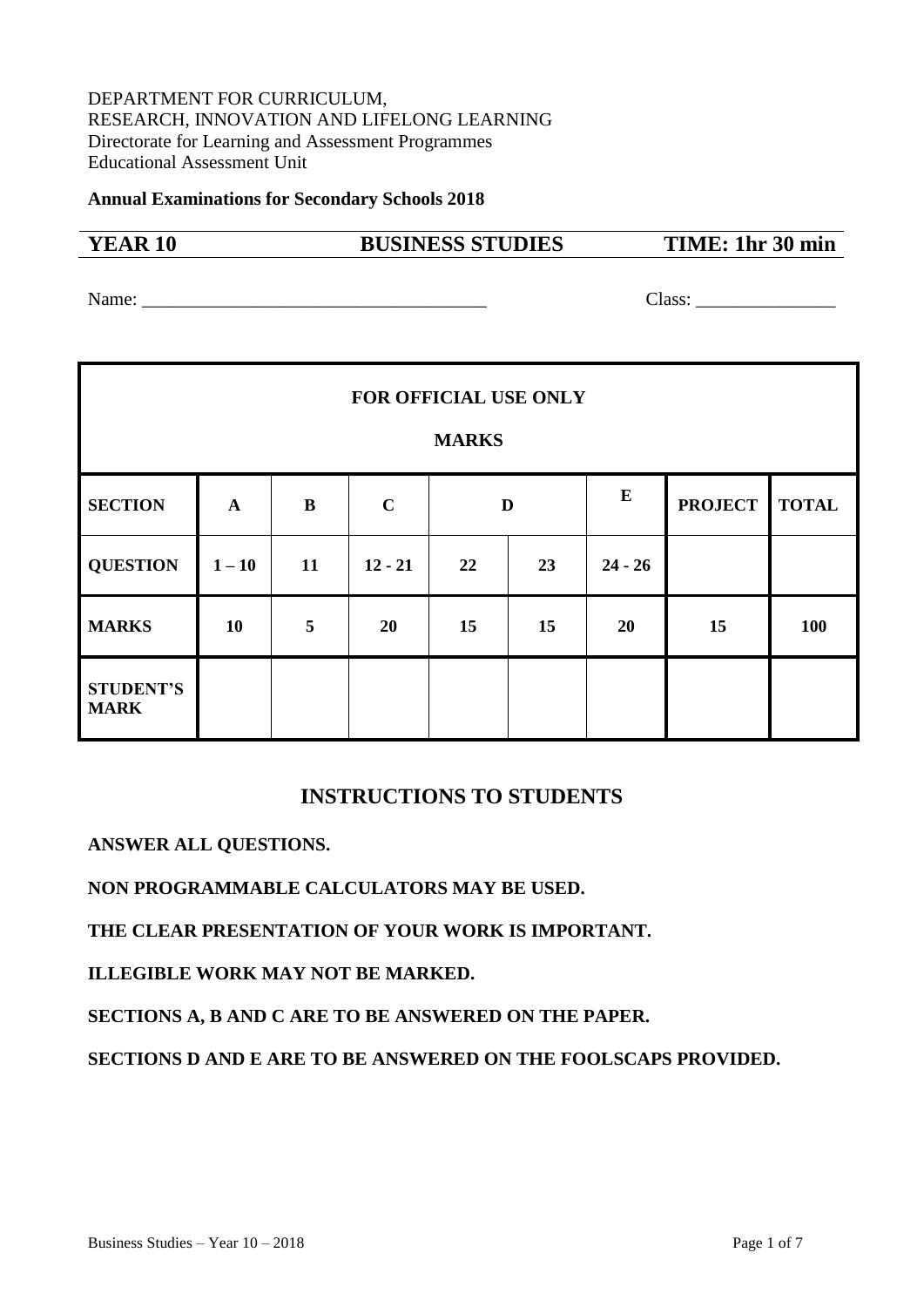# **SECTION A [10 marks] ANSWER ALL QUESTIONS IN THIS SECTION Tick () the correct answer in the space provided.**

- 1. When a firm chooses suppliers it takes into account
	- (a) quality, clarity, brand.
	- (b) ability, price, location.
	- (c) stability, reliability, price.
	- (d) reliability, price, VAT rate.
- 2. A firm needs to buy
	- (a) goods, materials, fixed assets.
	- (b) goods and stationery only.
	- (c) materials and fixed assets only.
	- (d) goods and materials only.
- 3. The re-order level refers to the
	- (a) period of time that it takes for a new order to arrive.
	- (b) quantity that has to be ordered on the next order.
	- (c) order size that permits the lowest cost to the firm.
	- (d) stock level at which a new order has to be made.
- 4. The sign which shows that a product is up to European Union standards is
	- (a) EU
	- (b) EEC
	- (c) CEE
	- (d) CE
- 5. Drawings are
	- (a) money withdrawn from the bank and put in the cash till.
	- (b) money taken from the cash till and deposited in the firm's bank.
	- (c) cash and assets taken by the proprietor for personal use.
	- (d) cash and assets put in the business by the proprietor.
- 6. The Malta Stock Exchange
	- (a) is an organisation where one can stock one's investments.
	- (b) permits investors to exchange stocks and shares.
	- (c) permits investors to know who bought their investments.
	- (d) permits investors to know all those who like to invest.
- 7. Among the objectives of a firm, one finds:
	- (a) profit, customer satisfaction and growth.
	- (b) survival, growth and evasion of taxation.
	- (c) goodwill, profit and underpaying employees.
	- (d) customer satisfaction, loss making and growth.





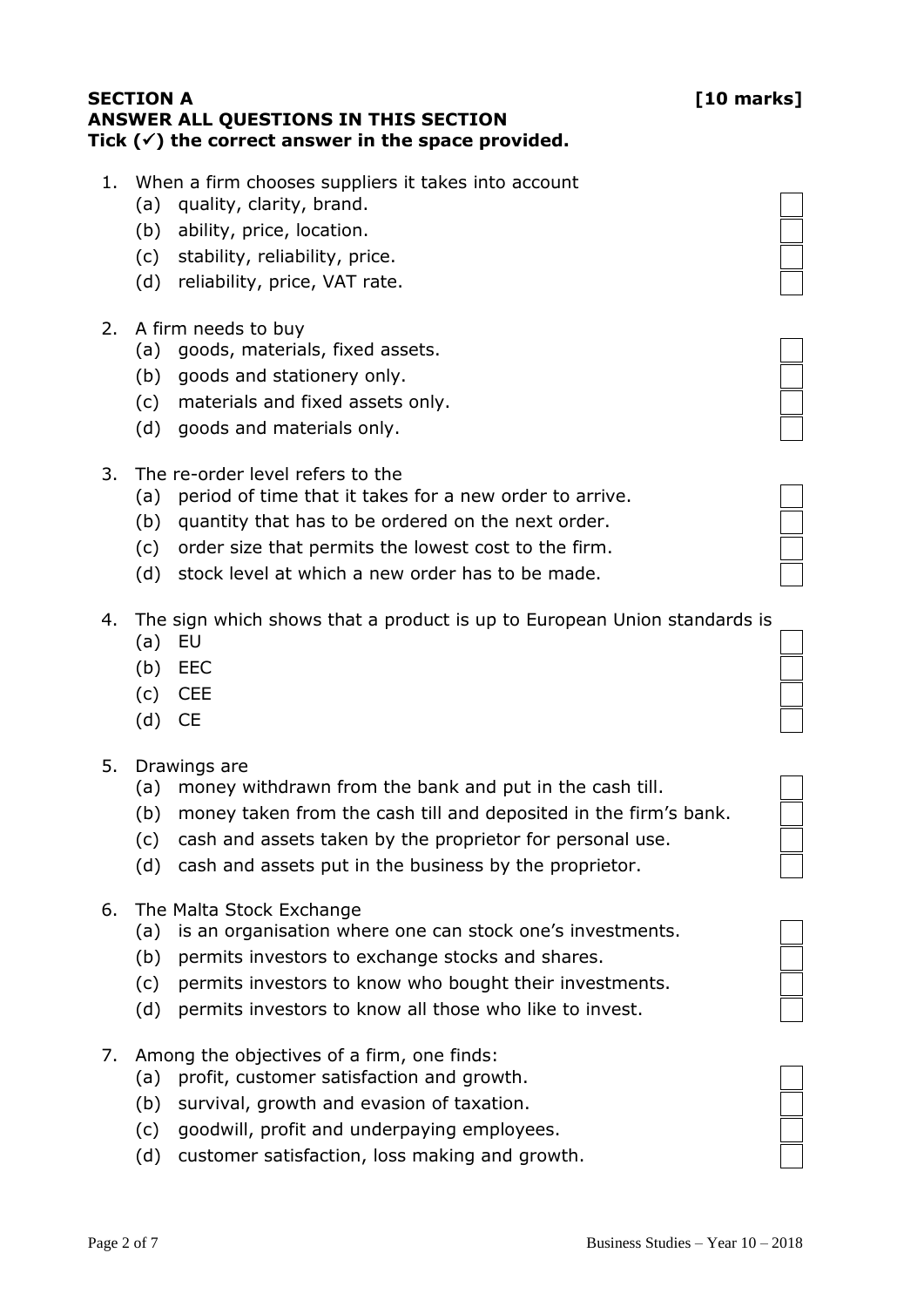- 8. Two confectioners have decided to amalgamate their businesses. This is an example of a
	- (a) vertical forward merger.
	- (b) vertical backward merger.
	- (c) horizontal merger.
	- (d) conglomerate.
- 9. In spite of the advantages gained by large firms, small firms still survive because of
	- (a) internal economies of scale.
	- (b) external diseconomies of scale.
	- (c) internal diseconomies of scale.
	- (d) the small size of the market.
- 10. Which of the following is an example of capital expenditure?
	- (a) Regular service to a machine.
	- (b) The replacement of a broken attachment.
	- (c) Transport costs to deliver a new machine to the factory.
	- (d) Transport costs to deliver goods to the clients.

# **SECTION B [5 marks] Fill in the blanks below with the appropriate words or terms from the list. A term can be used only once.**

|  | There is one extra word which is not to be used. |
|--|--------------------------------------------------|
|--|--------------------------------------------------|

| brand                                                                      | franchise                                                              | franchisee |  |  |  |
|----------------------------------------------------------------------------|------------------------------------------------------------------------|------------|--|--|--|
| franchiser                                                                 | monopoly                                                               | royalties  |  |  |  |
|                                                                            | 11. When a business wants to increase its market share or to reach new |            |  |  |  |
|                                                                            | markets in different countries, it may create a                        | for        |  |  |  |
|                                                                            | its products. This is a business agreement between a                   |            |  |  |  |
|                                                                            | and the original owner of the business, and a                          |            |  |  |  |
| the individual who buys the rights. The original                           |                                                                        |            |  |  |  |
| firm receives <b>Exercise 2.</b> Computer of the other hand, the business  |                                                                        |            |  |  |  |
| buying the rights can benefit from the ____________________________ of the |                                                                        |            |  |  |  |
| original firm.                                                             |                                                                        |            |  |  |  |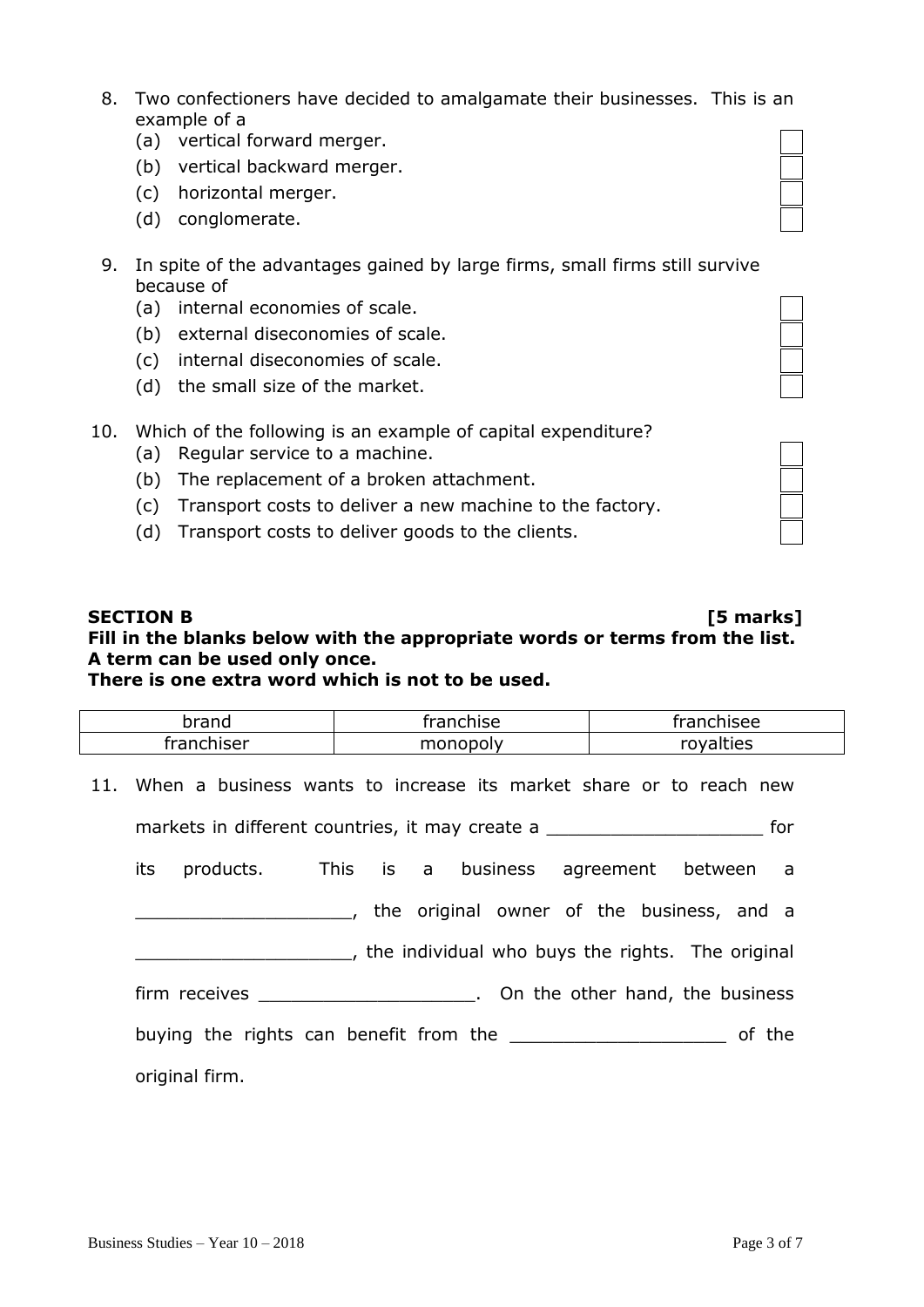# **ANSWER ALL QUESTIONS IN THIS SECTION.**

#### **Study carefully each definition given on the left-hand column and write a term which matches with the definition on the right-hand column. An example is given.**

|     | E.g. An organisation in which each member as<br>only one vote.                                                                                        | Co-operative |
|-----|-------------------------------------------------------------------------------------------------------------------------------------------------------|--------------|
| 12. | A situation where the government sells<br>public enterprises to the private sector.                                                                   |              |
| 13. | A situation where an increase in the size<br>of the business organisation leads to lower<br>average costs.                                            |              |
|     | 14. The resistance by a firm to relocate even<br>when the initial advantages of the location<br>no longer exist.                                      |              |
|     | 15. That type of industry whose location is not<br>affected by resources (such as materials),<br>services or transport.                               |              |
|     | 16. A single business organisation which<br>supplies the whole market.                                                                                |              |
|     | 17. The<br>agreement between a<br>οf<br>group<br>countries to carry on trade<br>among<br>themselves<br>without<br>barriers<br>and/or<br>restrictions. |              |
| 18. | That type of production which is carried<br>out against an order and according to the<br>specifications of the client.                                |              |
| 19. | The largest amount of stock that a<br>business organisation could ever have in<br>its stores.                                                         |              |
| 20. | The situation where stocks are kept to a<br>minimum and are received only as they<br>are needed in the production process.                            |              |
| 21. | When firms widen their product range or<br>extend their product range to satisfy a<br>wider range of markets.                                         |              |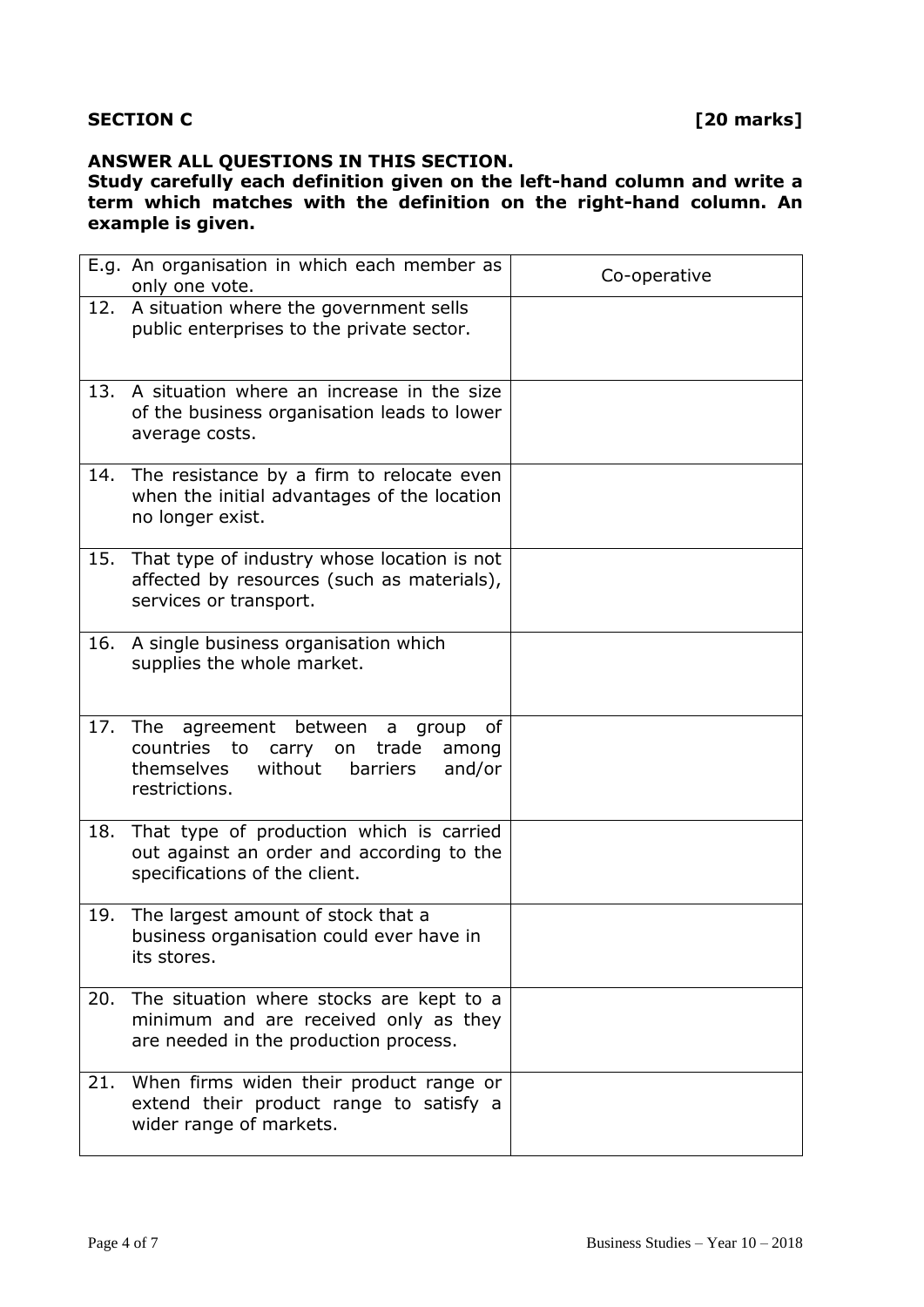# **ANSWER BOTH QUESTIONS IN THIS SECTION ON THE FOOLSCAPS PROVIDED. EACH QUESTION CARRIES 15 MARKS**

### 22. **Study the following statement and then answer the questions that follow:**

| <b>Balance of Payments 2003</b>                                          |                                                                                             |           |                             |  |
|--------------------------------------------------------------------------|---------------------------------------------------------------------------------------------|-----------|-----------------------------|--|
|                                                                          |                                                                                             | €000      | €000                        |  |
|                                                                          | <b>Visible Trade</b>                                                                        | 942,404   |                             |  |
| <b>Exports</b><br>Imports                                                |                                                                                             | 1,201,552 |                             |  |
| Visible Trade Balance                                                    |                                                                                             |           | A                           |  |
|                                                                          |                                                                                             |           |                             |  |
| <b>Invisible Trade</b>                                                   |                                                                                             | 505,372   |                             |  |
| <b>Exports</b><br>Imports                                                |                                                                                             | 321,012   |                             |  |
| <b>Invisible Trade Balance</b>                                           |                                                                                             |           | в                           |  |
| <b>Balance of Trade Balance</b>                                          |                                                                                             |           | C                           |  |
|                                                                          |                                                                                             |           |                             |  |
| Interest and Transfers<br><b>Interest Received and Transfers Inwards</b> |                                                                                             | 408,310   |                             |  |
| <b>Interest Paid and Transfers Outwards</b>                              |                                                                                             | 438,786   |                             |  |
|                                                                          | <b>Interest and Transfers Balance</b>                                                       |           | D                           |  |
|                                                                          | <b>Current Account Balance</b>                                                              |           | E                           |  |
| <b>Investment and Capital Flows</b>                                      |                                                                                             |           |                             |  |
|                                                                          | Investment and Capital Inflows                                                              | 7,133     |                             |  |
|                                                                          | <b>Investment and Capital Outflows</b>                                                      | 514       |                             |  |
|                                                                          | <b>Investment and Capital Flows Balance</b>                                                 |           | F                           |  |
|                                                                          | <b>Balance of Payments</b>                                                                  |           | G                           |  |
| (a)                                                                      | What is the <b>balance of payments</b> ?                                                    |           | $(2 \text{ marks})$         |  |
| (b)                                                                      | What is the <b>balance of trade</b> ?                                                       |           | $(2 \text{ marks})$         |  |
| (c)                                                                      | Explain the terms exports and imports.                                                      |           | $(2 \text{ marks})$         |  |
| (d)                                                                      | What do you understand by the term <b>visible trade balance</b> ? (1 mark)                  |           |                             |  |
| (e)                                                                      | Explain the term invisible trade balance.                                                   |           | $(1$ mark $)$               |  |
| (f)                                                                      | From the table above calculate the following values (indicated by<br>letters in the table): |           |                             |  |
|                                                                          | A visible trade balance                                                                     |           | $(1 \text{ mark})$          |  |
|                                                                          | <b>B</b> invisible trade balance<br>C balance of trade                                      |           | $(1$ mark)                  |  |
|                                                                          | <b>D</b> interest and transfers balance                                                     |           | $(1$ mark)<br>$(1$ mark $)$ |  |
|                                                                          | <b>E</b> current account balance                                                            |           | $(1 \text{ mark})$          |  |
|                                                                          | <b>F</b> investment and capital account balance                                             |           | $(1$ mark)                  |  |
|                                                                          | <b>G</b> balance of payments                                                                |           | $(1 \text{ mark})$          |  |

# **[Total for Question 22: 15 marks]**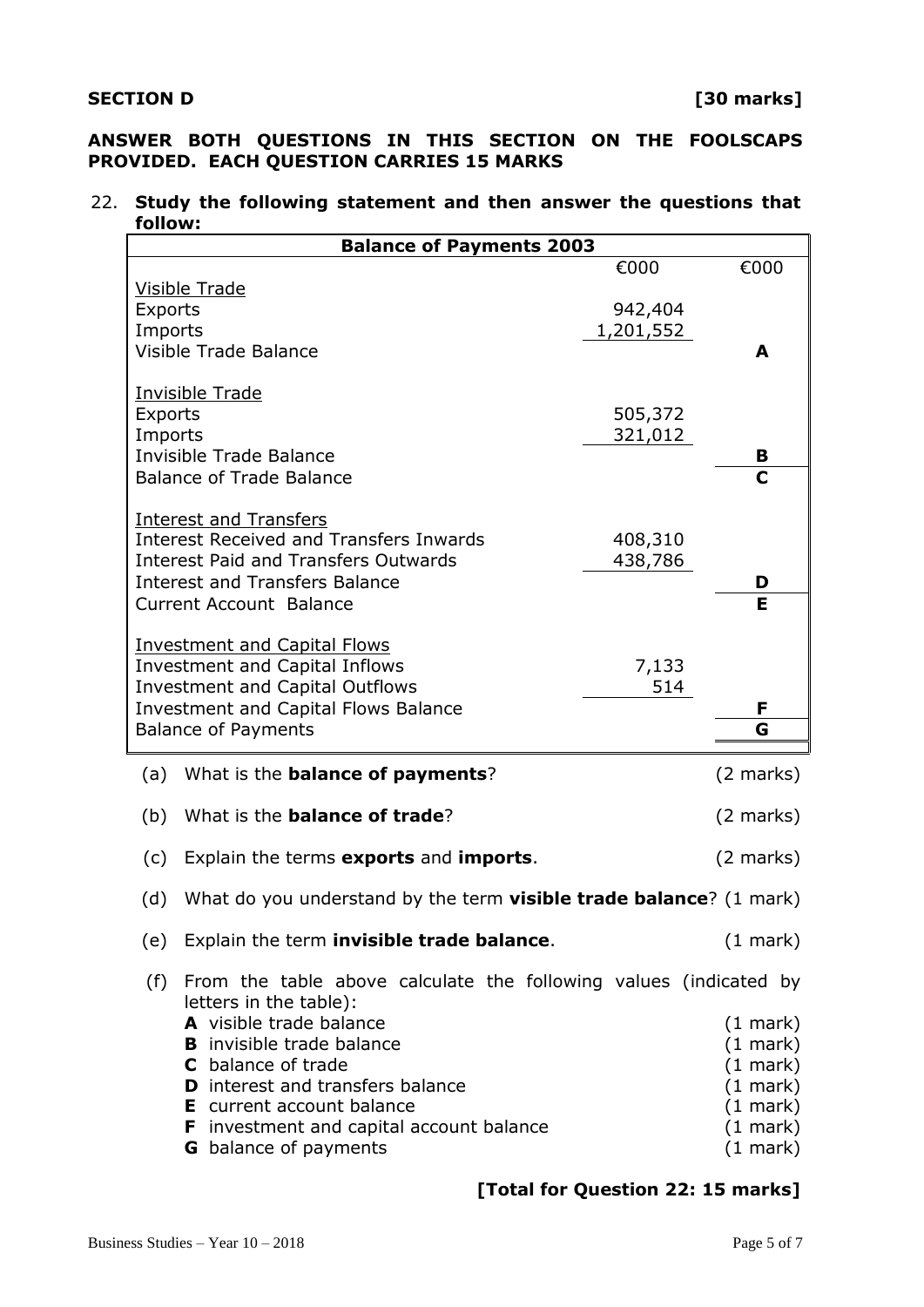### 23. **Read the following passage and then answer the question that follow:**

The workers of Planets Ltd have joined a trade union. The first thing that the trade union did was discussing a collective agreement with the employer. This required making collective bargaining which resulted in a collective agreement acceptable to both parties: the employer and the employees.

| (a) | What is the main aim of a trade union?                                                                                                          | $(1$ mark)                                                                               |
|-----|-------------------------------------------------------------------------------------------------------------------------------------------------|------------------------------------------------------------------------------------------|
| (b) | What is <b>collective bargaining</b> ?                                                                                                          | $(2 \text{ marks})$                                                                      |
| (c) | Explain what is meant by each of the following terms:<br>General union<br>(ii) Industrial union<br>(iii) White collar union<br>(iv) Craft union | $(2 \text{ marks})$<br>$(2 \text{ marks})$<br>$(2 \text{ marks})$<br>$(2 \text{ marks})$ |

- (d) Explain the difference between **conciliation** and **arbitration** in the case of an industrial dispute. (2 marks)
- (e) What is the difference between **go slow** and **work to rule** in an industrial action? (2 marks)

**[Total for Question 23: 15 marks]**

## **SECTION E** *COMPONE* **EXECTION E** *COMPONE COMPONE* **EXECTION E Choose ONE of the following and answer all related parts on the foolscaps provided.**

- 24. (a) What is a commercial bank? (1 mark)
	- (b) How does a central bank differ from a commercial bank? (4 marks)
	- (c) Explain in some detail five services that a commercial bank can offer. (15 marks)

# **[Total for Question 24: 20 marks]**

OR